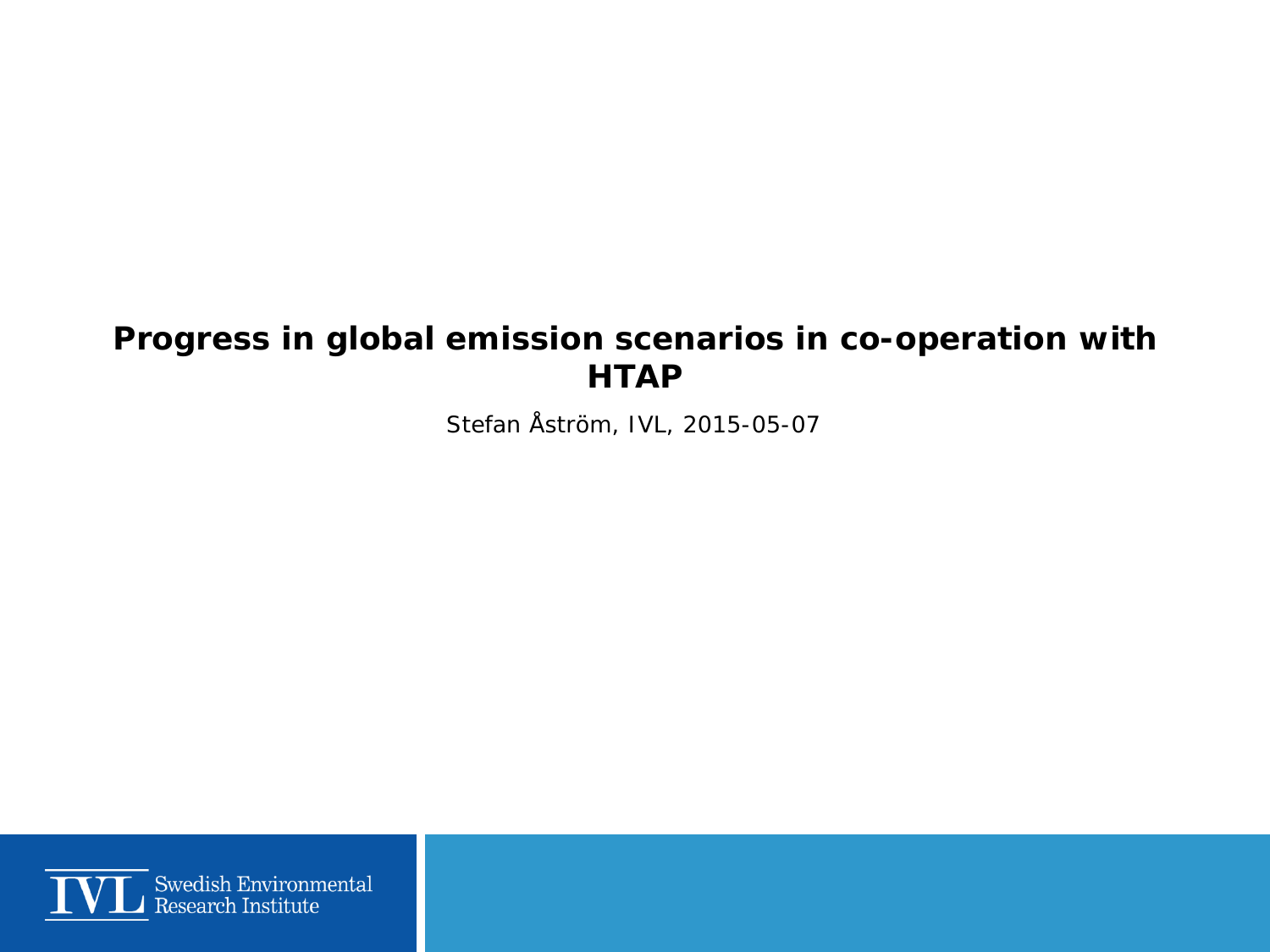## **Purpose of the global emission scenarios workshops**

- Align/compare global air pollution scenarios with global climate scenarios
- Provide inputs/perspectives from regions outside of UNECE
- **The workshops also focus on sector specific issues** 
	- 2012: mobile sources, large scale combustion, Methane emissions, small combustion, agricultural burning, shipping
	- 2015: India, China, Shipping, Small scale combustion, transport

Swedish Environmental Research Institute

**Progress in global emission scenarios in co-operation with HTAP**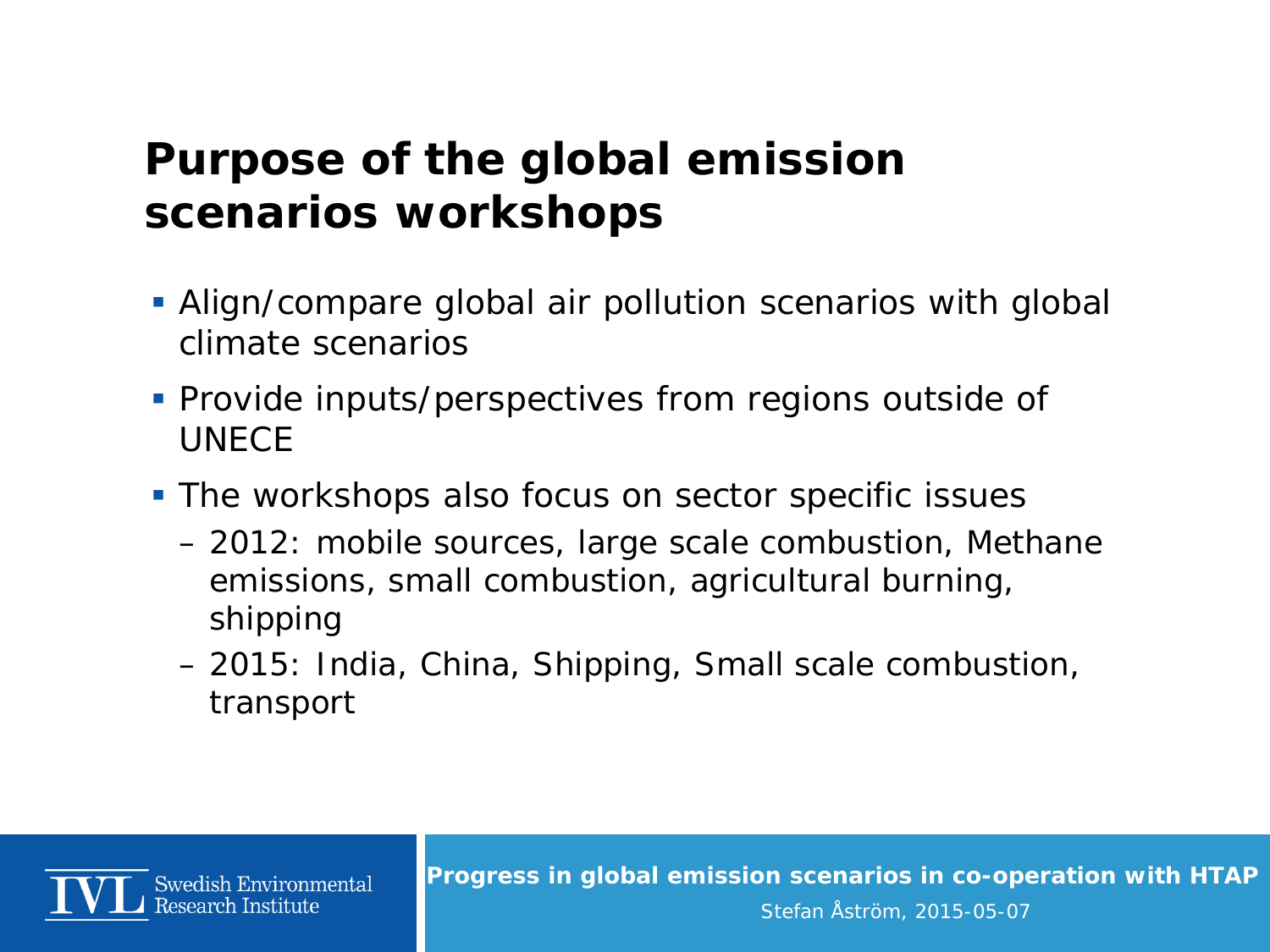## **Settings of the workshops**

- **Large share of non-UNECE researchers participating**
- **Testing and comparisons of activity data, assumed use** of emission control and resulting emissions between GAINS model scenarios and results from sector specialists and region-specialists



**Progress in global emission scenarios in co-operation with HTAP**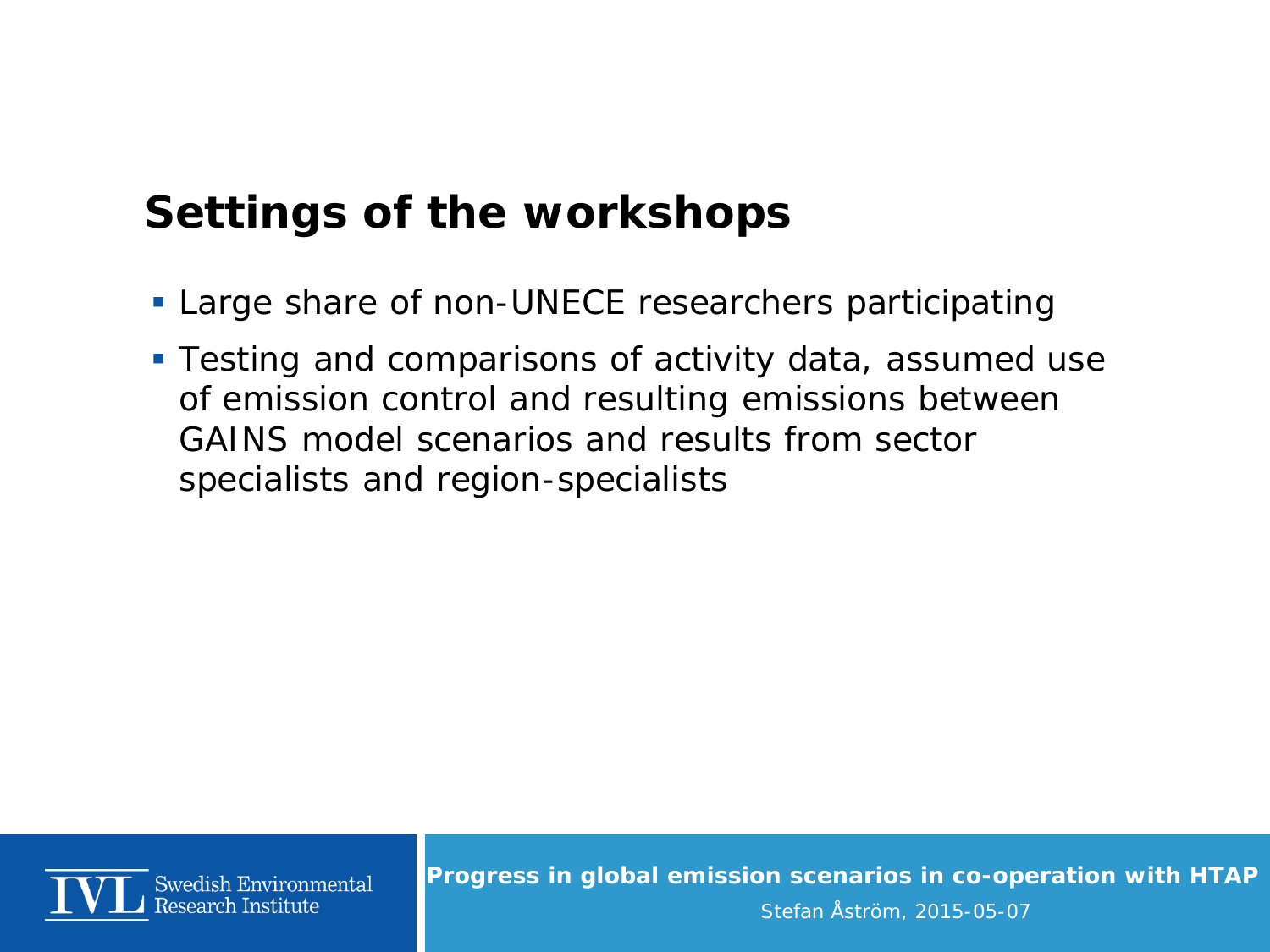# **Comparing global air pollution emissions in global air pollution scenarios or global GHG scenarios**

- Air pollution focus:
	- Air Pollution emissions a function of activity data emission factors and emission control
- GHG focus
	- Air pollution emissions a function of economic growth following an inverted U-shape. An environmental Kuznets curve.



**Progress in global emission scenarios in co-operation with HTAP**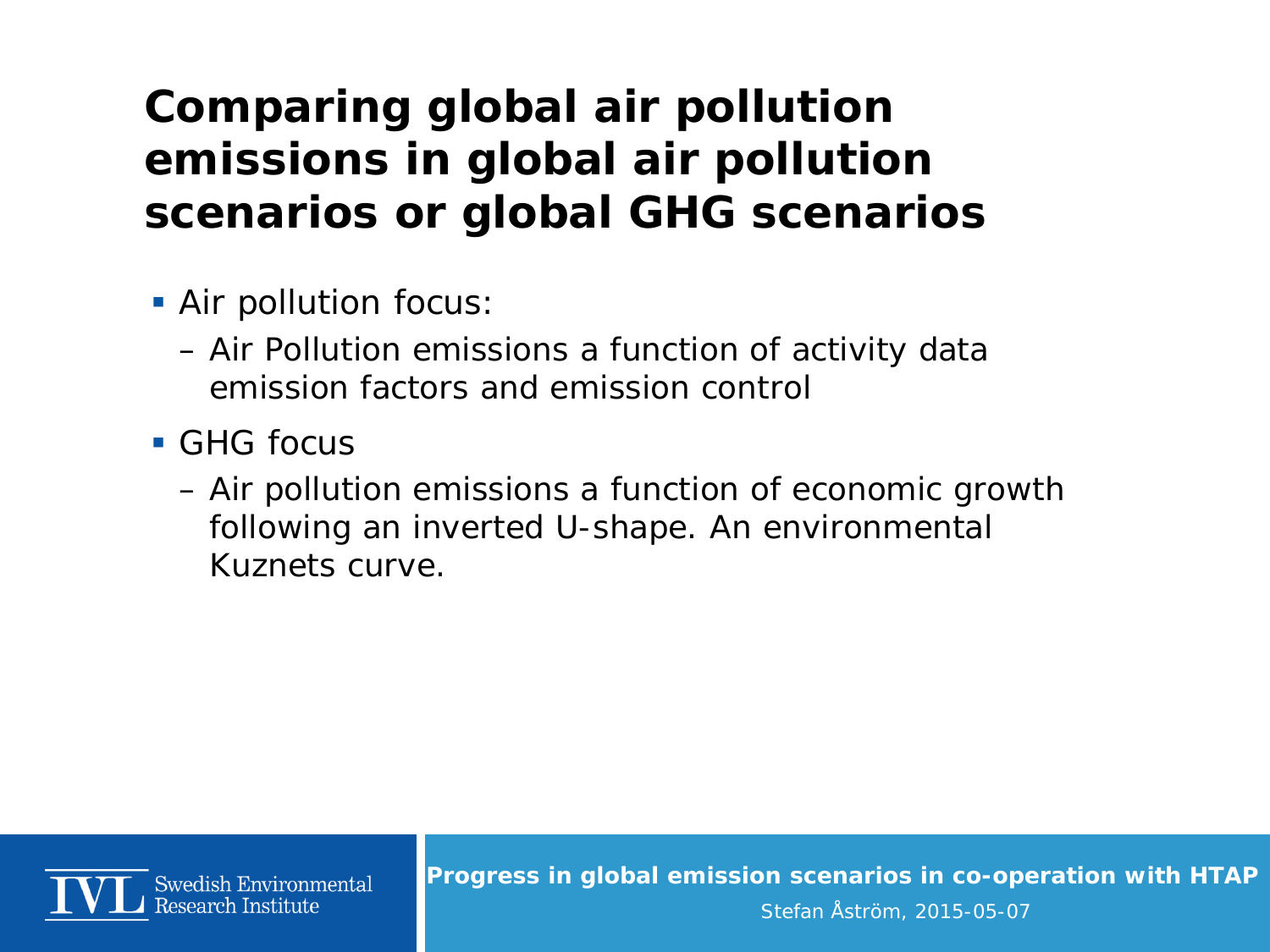### **The Environmental Kuznets curve**



GPD/capita or income/capita



**Progress in global emission scenarios in co-operation with HTAP**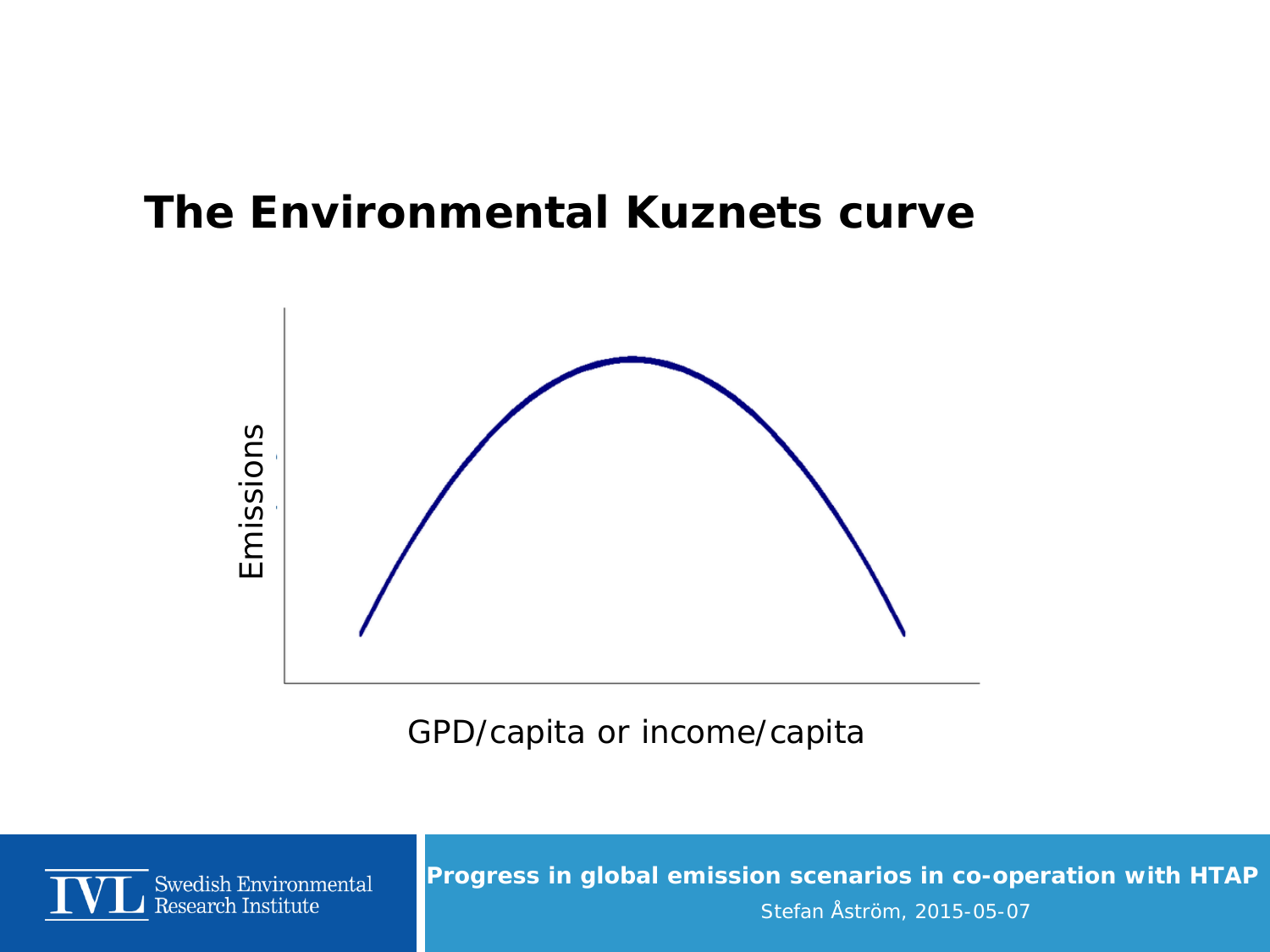#### RCP and GAINS (current legislation – CLE)  $NO<sub>x</sub>$ , SO<sub>2</sub>, and BC [DRAFT comparison – do not quote or cite]



POLES/GAINS reference ―› Climate mitigation in red Nox: Wider range than RCP SO2: Partly overlapping range

BC: Narrower range



**Progress in global emission scenarios in co-operation with HTAP**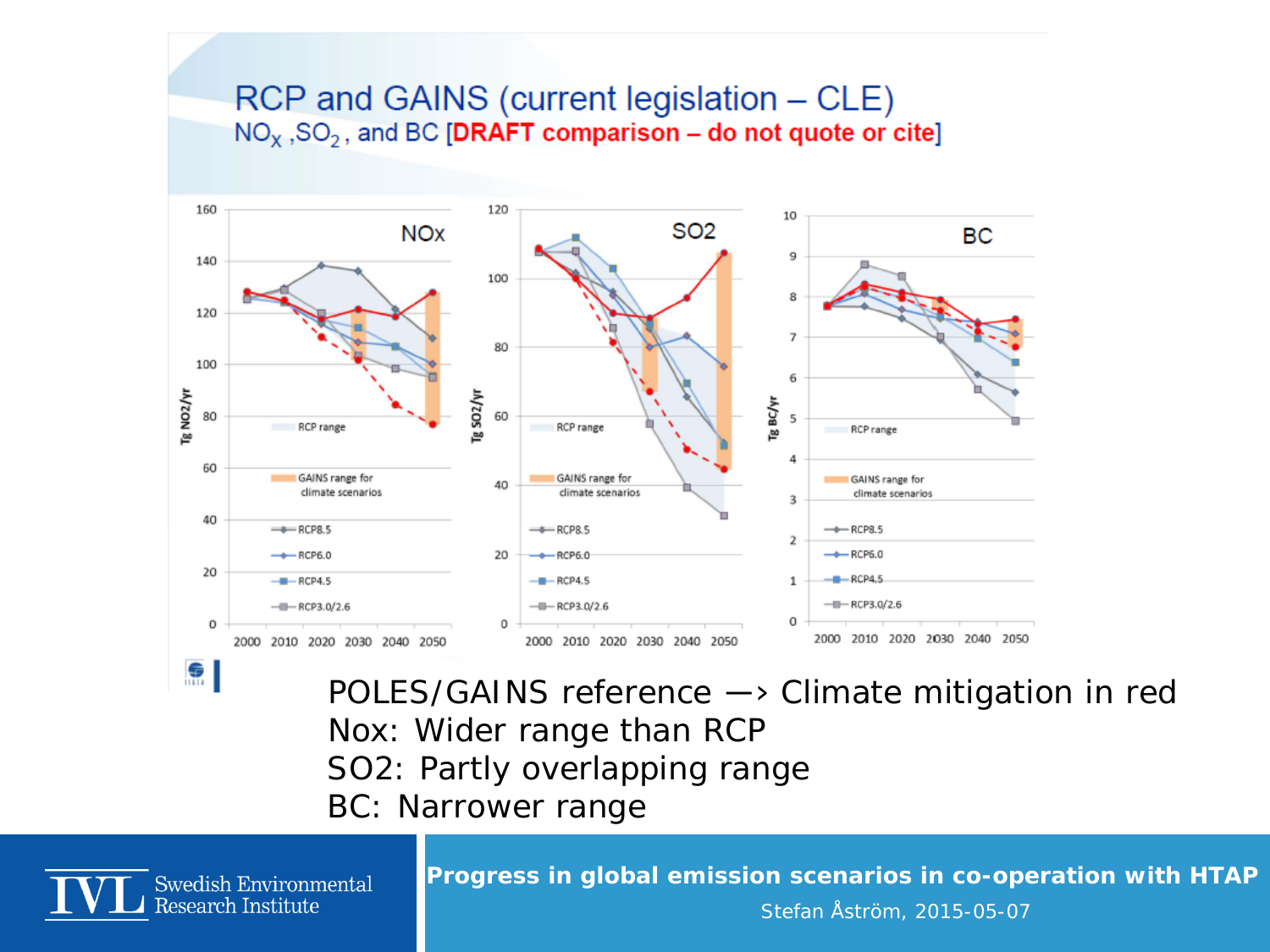### Future air pollutant emissions the role for AQ policies



The AP NFC  $\rightarrow$  MTFR scenarios have a wider range than RCP

**Swedish Environmental** Research Institute

**Progress in global emission scenarios in co-operation with HTAP**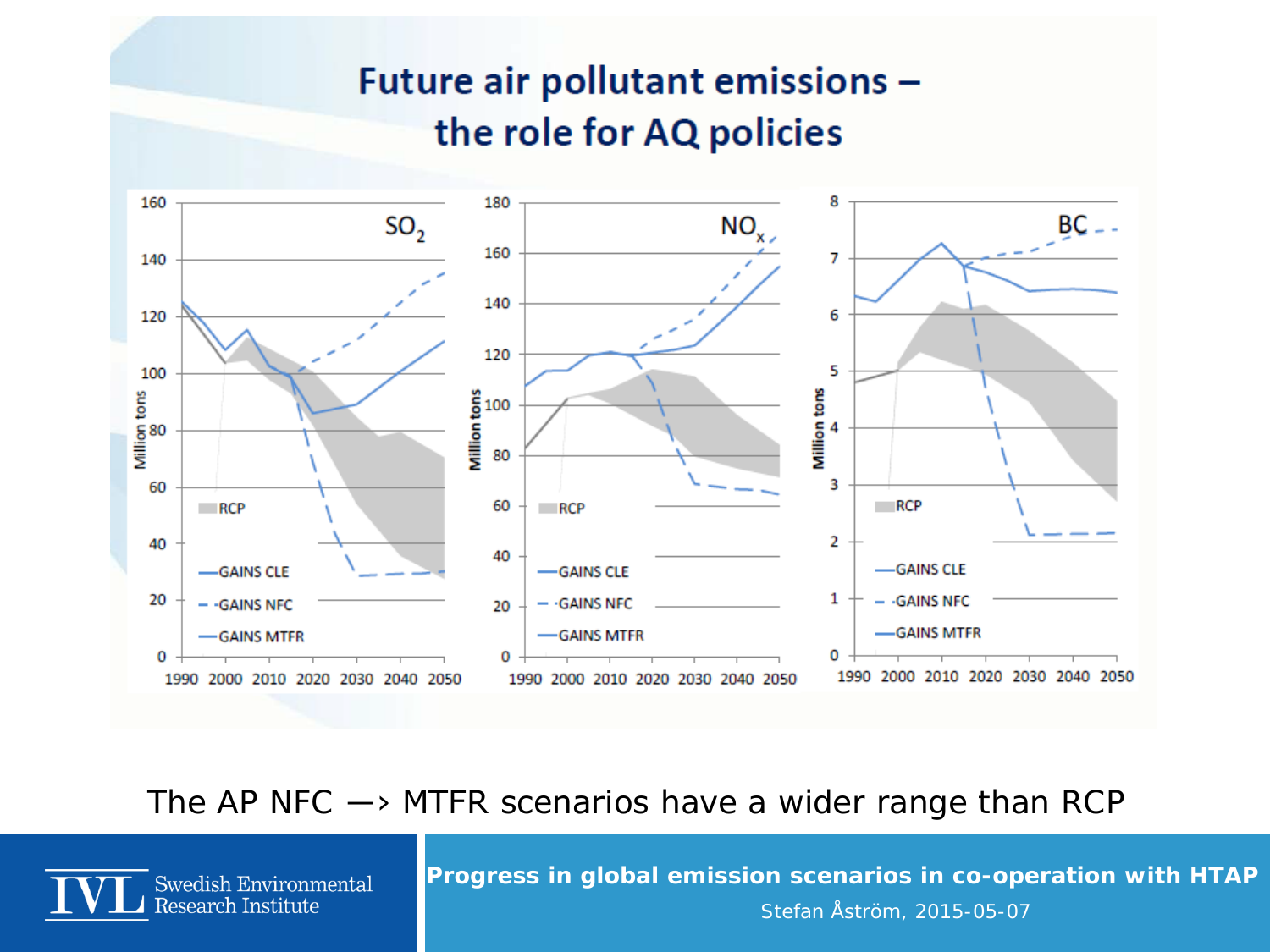## **Conclusions from the 2015 workshop**

- The global scenarios developed by IIASA under ECLAIRE can be used for HTAP purposes
- The global scenarios can be used to explore options for international co-operation on shared and similar air pollution problems
- **The ozone problem should be adressed on a** hemispheric scale
- Global co-operation on air pollution abatement benificial regardless of physical transport of pollutants



**Progress in global emission scenarios in co-operation with HTAP**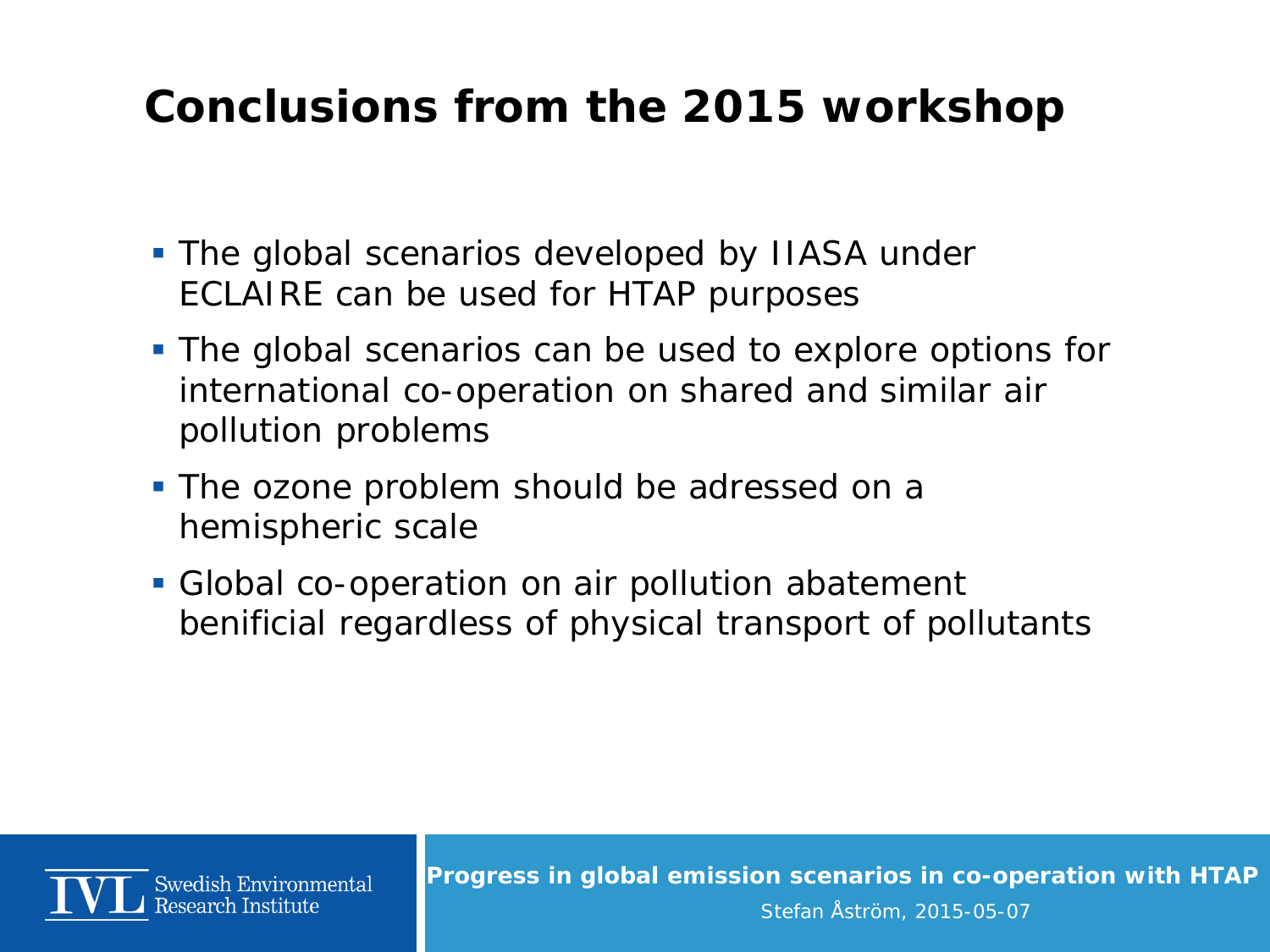## **Personal note**

Workshops a good arena for UNECE outreach



**Progress in global emission scenarios in co-operation with HTAP**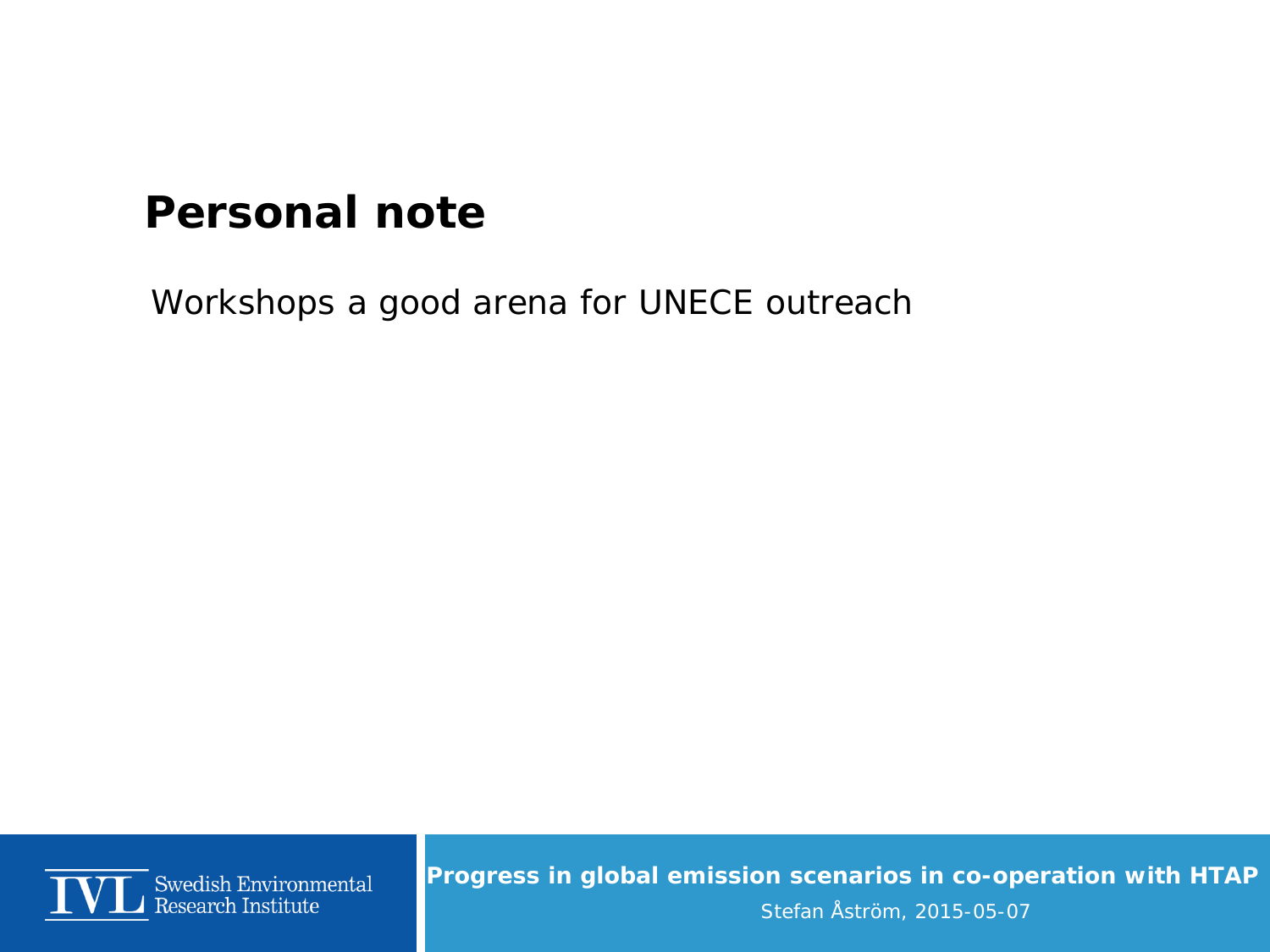## **Links to results and presentations**

Conclusions and presentations from the 2012 and 2015 workshops can be found at:

[www.htap.org](http://www.htap.org/)

The GAINS model scenarios discussed available at: [http://eccad.sedoo.fr/eccad\\_extract\\_interface/JSF/page\\_](http://eccad.sedoo.fr/eccad_extract_interface/JSF/page_login.jsf) [login.jsf](http://eccad.sedoo.fr/eccad_extract_interface/JSF/page_login.jsf)



**Progress in global emission scenarios in co-operation with HTAP**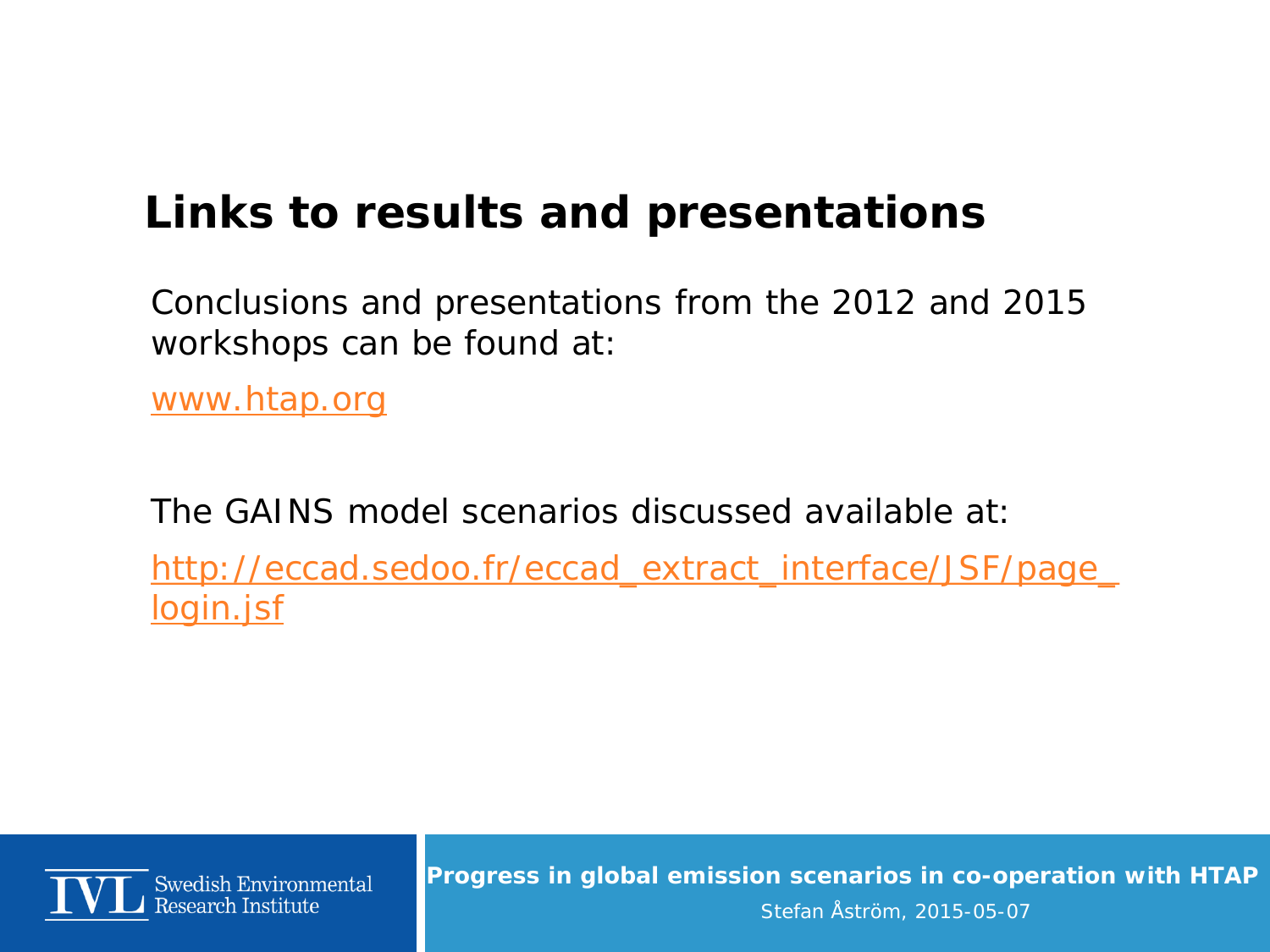| Eccad - Home page - Mozilla Firefox                                                                                                                                     |                                                                               |                                                                  |                                                                                                                           |        |  | $\Box$              | đ |
|-------------------------------------------------------------------------------------------------------------------------------------------------------------------------|-------------------------------------------------------------------------------|------------------------------------------------------------------|---------------------------------------------------------------------------------------------------------------------------|--------|--|---------------------|---|
| Redigera Visa Historik Bokmärken Verktyg Hjälp<br>Arkiv<br>$\bullet$<br>Eccad - Home page<br>$\times$<br>÷                                                              |                                                                               |                                                                  |                                                                                                                           |        |  |                     |   |
|                                                                                                                                                                         |                                                                               |                                                                  |                                                                                                                           |        |  |                     |   |
| $\vee$ G<br>eccad.sedoo.fr/eccad_extract_interface/JSF/page_login.jsf                                                                                                   |                                                                               | $\parallel$ Q Sök                                                |                                                                                                                           | 自<br>∙ |  |                     | ≡ |
| Most Visited Lug In   Trello from Fo GAINS Europe Containers Library D Chalmers mail of Chalmers PING PONG C Insidan Studentportalen Dr Google Översätt<br>$\mathbf{v}$ |                                                                               |                                                                  |                                                                                                                           |        |  |                     |   |
| <b>ECCAD - THE GEIA DATABASE</b>                                                                                                                                        |                                                                               |                                                                  |                                                                                                                           |        |  |                     |   |
|                                                                                                                                                                         | <b>LOGIN</b><br>Enter<br>Not yet registered?                                  |                                                                  |                                                                                                                           |        |  |                     |   |
| <b>ECCAD</b>                                                                                                                                                            |                                                                               |                                                                  |                                                                                                                           |        |  |                     |   |
|                                                                                                                                                                         | <b>Emissions of atmospheric Compounds &amp; Compilation of Ancillary Data</b> |                                                                  |                                                                                                                           |        |  |                     |   |
|                                                                                                                                                                         | <b>Emission Calculation</b><br>Data Catalogue<br>Data Visualization           |                                                                  |                                                                                                                           |        |  |                     |   |
| Home                                                                                                                                                                    | <b>Emissions Inventories</b>                                                  |                                                                  |                                                                                                                           |        |  |                     |   |
| Data Catalogue                                                                                                                                                          | Anthropogenic Biomass burning Natural                                         |                                                                  |                                                                                                                           |        |  |                     |   |
| Data Visualization                                                                                                                                                      | <b>GLOBAL INVENTORIES</b><br>MACCity ACCMIP RCPs EDGARv4.2 PEGASOS_PBL-v2     | <b>REGIONAL INVENTORIES</b>                                      |                                                                                                                           |        |  |                     |   |
| <b>Emission Calcul.</b>                                                                                                                                                 | m.<br>EDGARy3.2FT2000 RETRO                                                   |                                                                  | TNO-MACC-II (Europe) TNO-MACC (Europe)<br>EMEP (Europe) Assamoi-Liousse (Africa)<br>India NOx (India) SAFAR-India (India) |        |  |                     |   |
| Project                                                                                                                                                                 | ECLIPSE_GAINS_4a Junker-Liousse HYDE1.3 Andres_CO2_v2013                      |                                                                  |                                                                                                                           |        |  |                     |   |
| <b>Users</b><br>Newsletter #1                                                                                                                                           | <b>AMAP_Mercury</b>                                                           |                                                                  |                                                                                                                           |        |  |                     |   |
|                                                                                                                                                                         | GFASv1.0 GFED3 GFED2 GICC AMMABB                                              | <b>REAS</b> (Asia)                                               |                                                                                                                           |        |  |                     |   |
|                                                                                                                                                                         | MEGAN-MACC MEGANV2 MEGANV2-CH3OH                                              |                                                                  |                                                                                                                           |        |  |                     |   |
| Partners<br><b>ADEME</b><br>naccii<br>$\bullet$                                                                                                                         | GEIAv1 POET                                                                   |                                                                  |                                                                                                                           |        |  |                     |   |
|                                                                                                                                                                         | Developed for ongoing projects<br><b>IS4FIRES</b>                             | Developed for ongoing projects<br><b>ChArMEx</b> (Mediterranean) |                                                                                                                           |        |  |                     |   |
|                                                                                                                                                                         | GUESS-ES GUESS-ES-Scenario                                                    |                                                                  |                                                                                                                           |        |  |                     |   |
|                                                                                                                                                                         |                                                                               |                                                                  |                                                                                                                           |        |  |                     |   |
|                                                                                                                                                                         | R                                                                             |                                                                  | <b>0 \$ 2 日 - 週 P 日 コ 中</b>                                                                                               |        |  | 09:04<br>2015-05-07 |   |

 $\overline{\bf{V}}$  Swedish Environmental

**Progress in global emission scenarios in co-operation with HTAP**